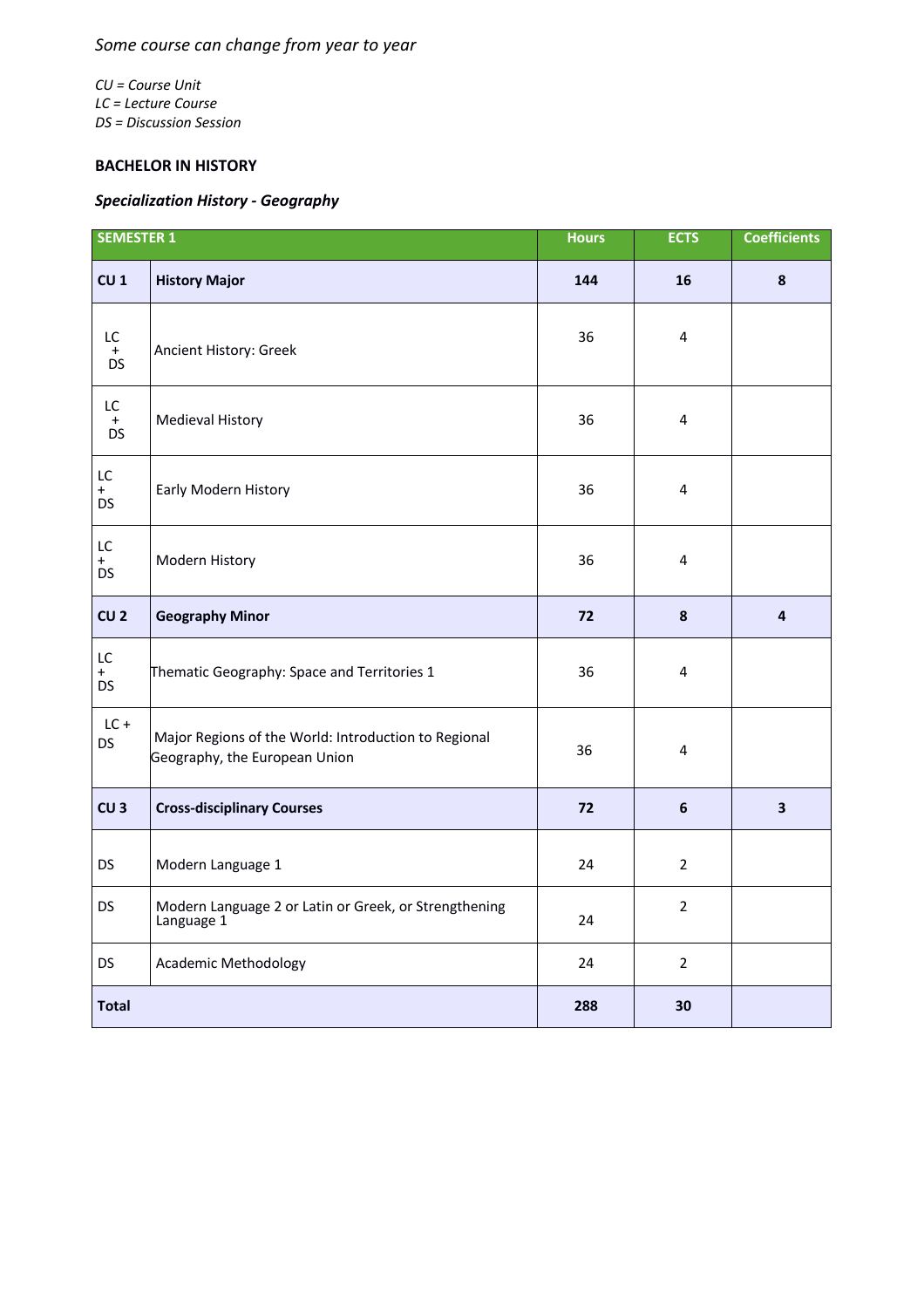| <b>SEMESTER 2</b>      |                                                                     | <b>Hours</b> | <b>ECTS</b>             | <b>Coefficients</b>     |
|------------------------|---------------------------------------------------------------------|--------------|-------------------------|-------------------------|
| CU <sub>1</sub>        | <b>History Major</b>                                                | 144          | 16                      | $\pmb{8}$               |
| LC<br>$+$<br><b>DS</b> | Ancient History: Roman                                              | 36           | 4                       |                         |
| LC<br>$+$<br><b>DS</b> | Medieval History                                                    | 36           | $\overline{\mathbf{4}}$ |                         |
| LC<br>$+$<br><b>DS</b> | Early Modern History                                                | 36           | 4                       |                         |
| LC<br>$+$<br><b>DS</b> | Modern History                                                      | 36           | $\overline{\mathbf{4}}$ |                         |
| CU <sub>2</sub>        | <b>Geography Minor</b>                                              | 72           | $\pmb{8}$               | 4                       |
| LC<br>$+$<br><b>DS</b> | Thematic Geography: Population and Space                            | 36           | 4                       |                         |
| LC<br>$+$<br><b>DS</b> | Major Regions of the World: The South                               | 36           | 4                       |                         |
| CU <sub>3</sub>        | <b>Cross-disciplinary Courses</b>                                   | 72           | $\boldsymbol{6}$        | $\overline{\mathbf{3}}$ |
| <b>DS</b>              | Modern Language 1                                                   | 24           | $\overline{2}$          |                         |
| <b>DS</b>              | Modern Language 2 or Latin or Greek, or Strengthening<br>Language 1 | 24           | $\overline{2}$          |                         |
| <b>DS</b>              | <b>Habitus Module</b>                                               | 12           | $\mathbf{1}$            |                         |
| LC                     | <b>Grand Cours ICP</b>                                              | 12           | $\mathbf{1}$            |                         |
| <b>Total</b>           |                                                                     | 288          | 30                      |                         |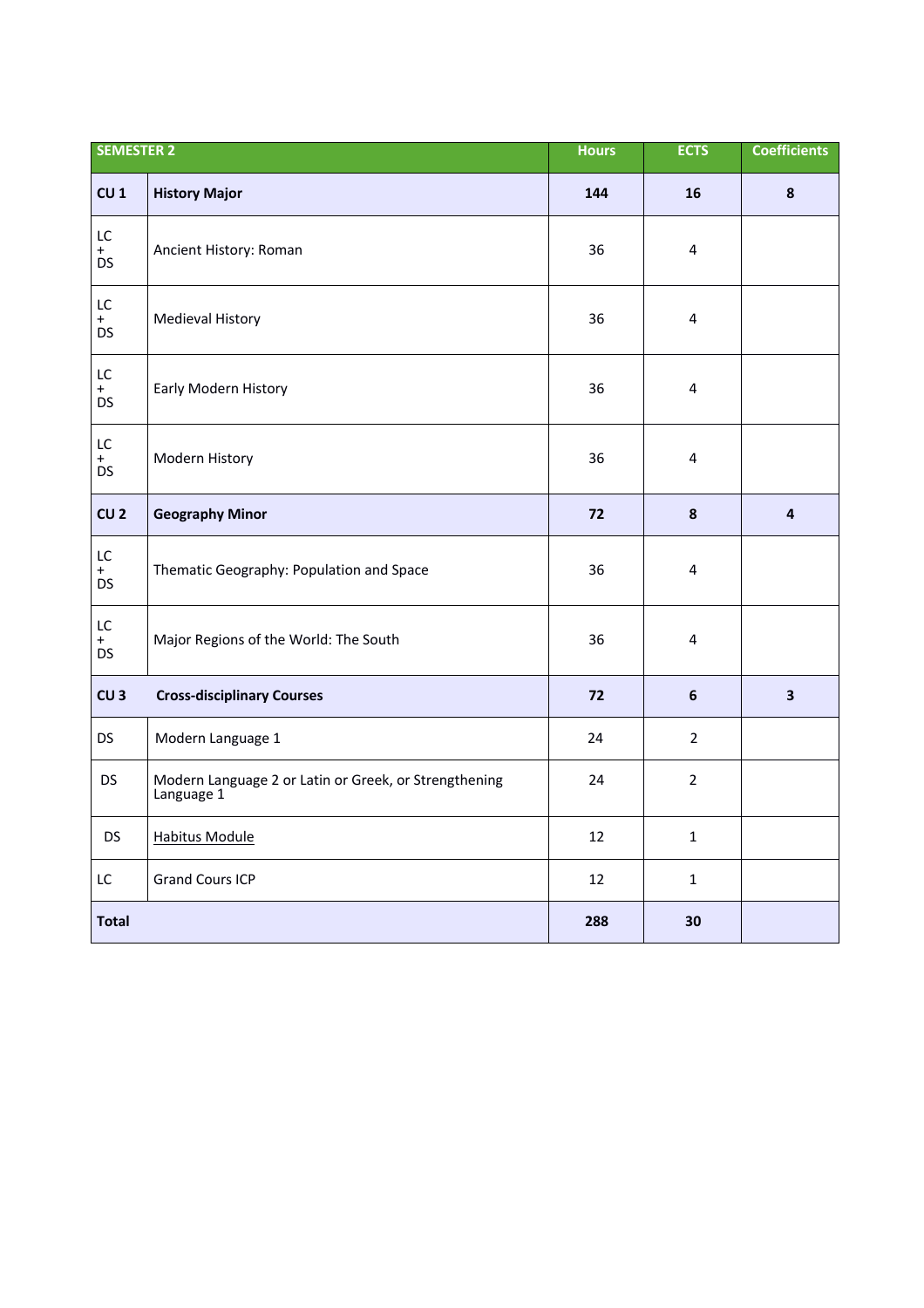| <b>SEMESTER 3</b>      |                                                                     | <b>Hours</b> | <b>ECTS</b>    | <b>Coefficients</b>     |
|------------------------|---------------------------------------------------------------------|--------------|----------------|-------------------------|
| CU <sub>1</sub>        | <b>History Major</b>                                                | 144          | 16             | 8                       |
| LC<br>$+$<br><b>DS</b> | Ancient History: Roman                                              | 36           | 4              |                         |
| LC<br>$+$<br>DS        | Medieval History                                                    | 36           | 4              |                         |
| LC<br>$+$<br><b>DS</b> | Early Modern History                                                | 36           | 4              |                         |
| LC<br>$+$<br><b>DS</b> | Modern History                                                      | 36           | 4              |                         |
| CU <sub>2</sub>        | <b>Geography Minor</b>                                              | 72           | 8              | 4                       |
| LC<br>$+$<br><b>DS</b> | Thematic Geography: Space and Territories 2                         | 36           | 4              |                         |
| LC<br>$+$<br><b>DS</b> | Major Regions of the World: The North                               | 36           | 4              |                         |
| CU <sub>3</sub>        | <b>Cross-disciplinary Courses</b>                                   | 72           | $6\phantom{1}$ | $\overline{\mathbf{3}}$ |
| <b>DS</b>              | Modern Language 1                                                   | 24           | $\overline{2}$ |                         |
| <b>DS</b>              | Modern Language 2 or Latin or Greek, or Strengthening<br>Language 1 | 24           | $\overline{2}$ |                         |
| <b>DS</b>              | <b>HABITUS Module</b>                                               | 12           | 1              |                         |
| <b>DS</b>              | <b>Academic Methodology</b>                                         | 12           | $\mathbf{1}$   |                         |
| <b>Total</b>           |                                                                     | 288          | 30             |                         |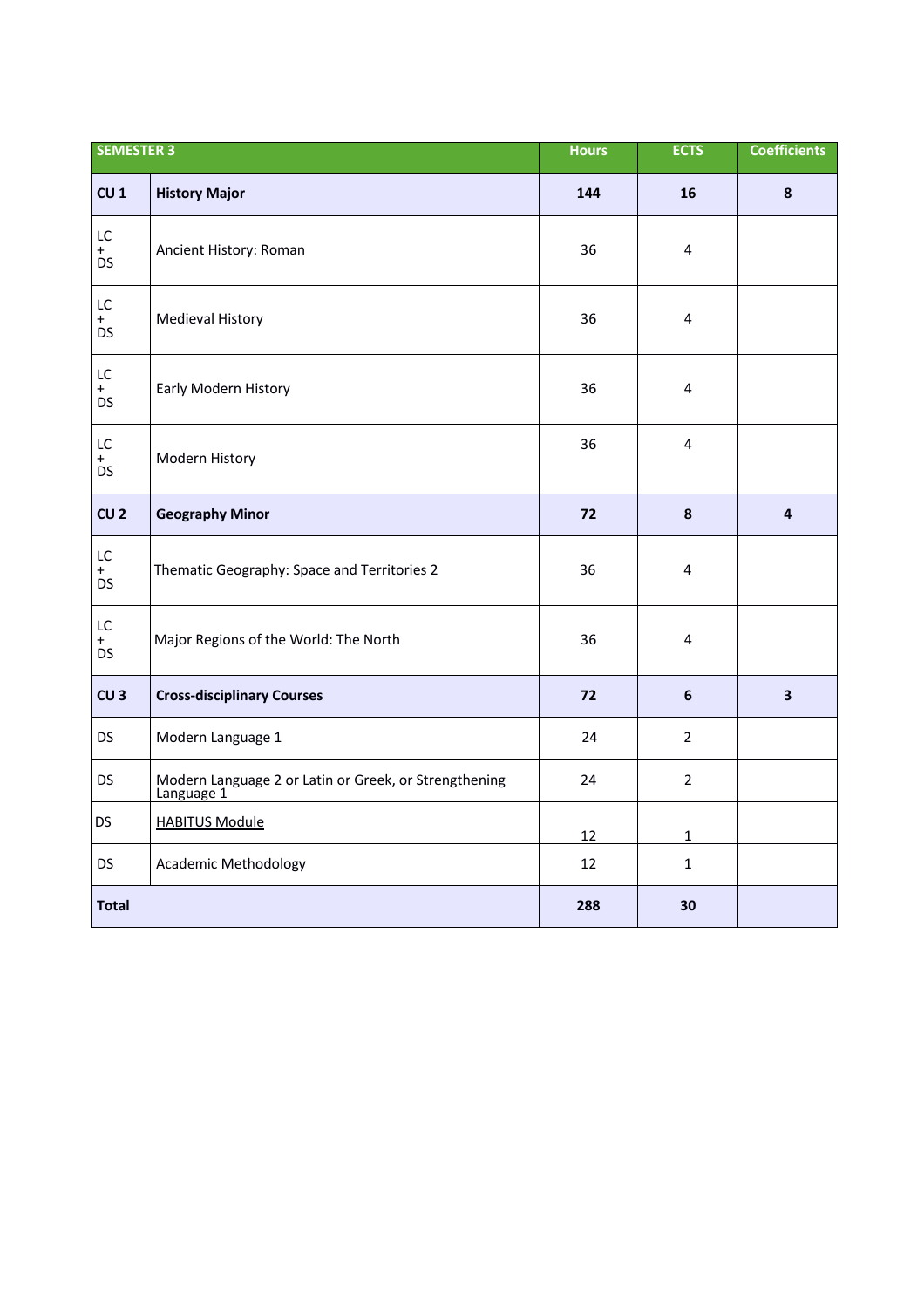| <b>SEMESTER 4</b>                 |                                                                     | <b>Hours</b> | <b>ECTS</b>      | <b>Coefficients</b>     |
|-----------------------------------|---------------------------------------------------------------------|--------------|------------------|-------------------------|
| CU <sub>1</sub>                   | <b>Art History Major</b>                                            | 144          | 16               | ${\bf 8}$               |
| LC<br>$+$<br><b>DS</b>            | Ancient History: Greek                                              | 36           | 4                |                         |
| LC<br>$+$<br><b>DS</b>            | Medieval History                                                    | 36           | 4                |                         |
| $\mathsf{LC}$<br>$+$<br>DS        | Early Modern History                                                | 36           | 4                |                         |
| LC<br>$+$<br><b>DS</b>            | Modern History                                                      | 36           | 4                |                         |
| CU <sub>2</sub>                   | <b>Geography Minor</b>                                              | 72           | $\boldsymbol{8}$ | $\overline{\mathbf{4}}$ |
| LC<br>$+$<br><b>DS</b>            | Thematic Geography: Economics and Territories in<br>Globalization   | 36           | 4                |                         |
| $\mathsf{LC}$<br>$+$<br><b>DS</b> | Major Regions of the World: France (1)                              | 36           | 4                |                         |
| CU <sub>3</sub>                   | <b>Cross-disciplinary Courses</b>                                   | 60           | $\boldsymbol{6}$ | $\overline{\mathbf{3}}$ |
| <b>DS</b>                         | Modern Language 1                                                   | 24           | $\overline{2}$   |                         |
| <b>DS</b>                         | Modern Language 2 or Latin or Greek, or Strengthening<br>Language 1 | 24           | $\overline{2}$   |                         |
| DS                                | Module HABITUS<br>35-hour internship with report                    |              | $\mathbf 1$      |                         |
| LC                                | <b>Grand Cours ICP</b>                                              | 12           | $\mathbf{1}$     |                         |
| <b>Total</b>                      |                                                                     | 276          | 30               |                         |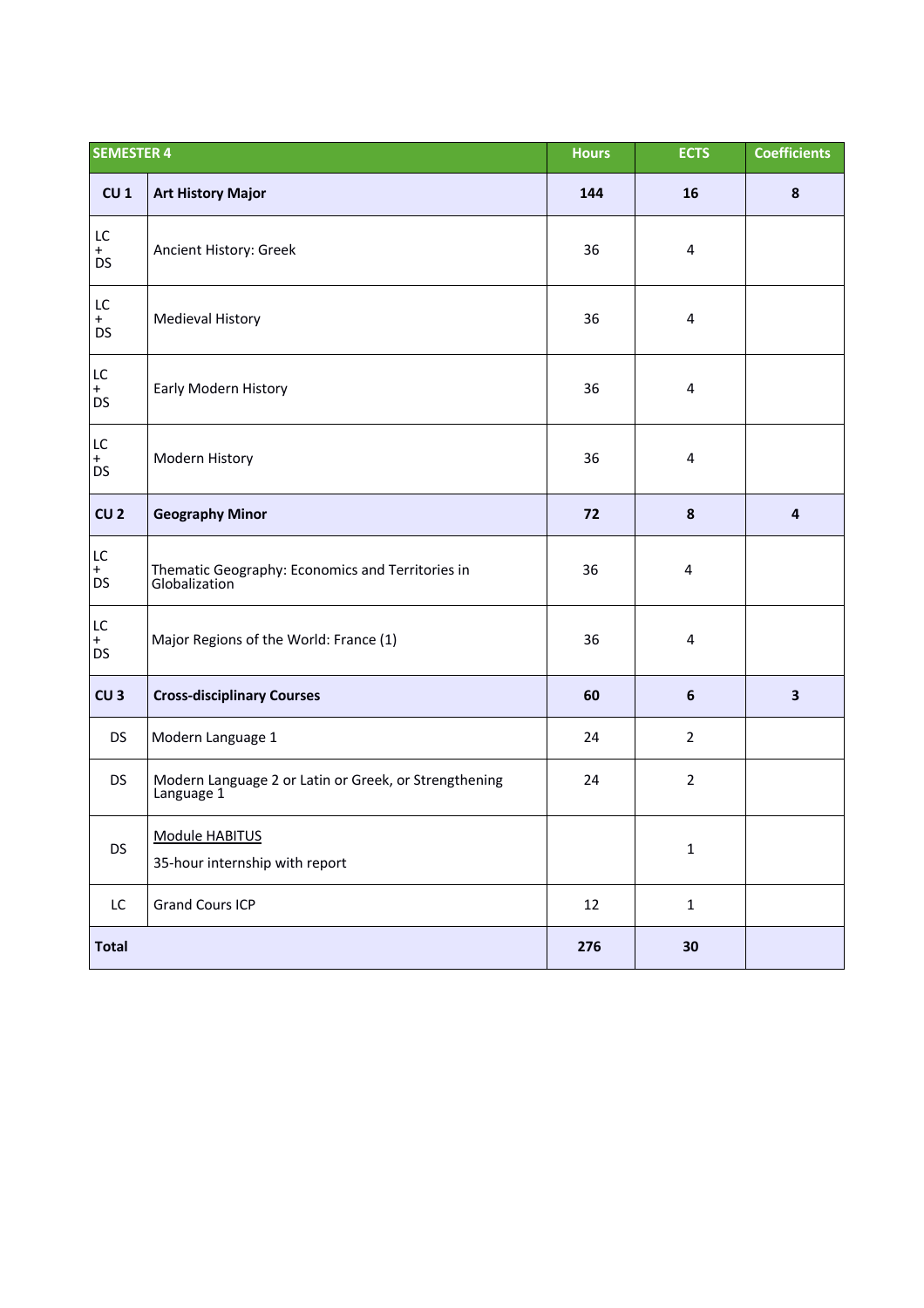| <b>SEMESTER 5</b>      |                                                                                | <b>Hours</b> | <b>ECTS</b>    | <b>Coefficients</b>     |
|------------------------|--------------------------------------------------------------------------------|--------------|----------------|-------------------------|
| CU <sub>1</sub>        | <b>Art History Major</b>                                                       | 144          | 16             | $\boldsymbol{8}$        |
| LC<br>$+$<br><b>DS</b> | Ancient History: Greek                                                         | 36           | 4              |                         |
| LC<br>$+$<br><b>DS</b> | <b>Medieval History</b>                                                        | 36           | 4              |                         |
| LC<br>$+$<br><b>DS</b> | Early Modern History                                                           | 36           | 4              |                         |
| LC<br>$+$<br><b>DS</b> | Modern History                                                                 | 36           | 4              |                         |
| CU <sub>2</sub>        | <b>Geography Minor</b>                                                         | 72           | 8              | $\overline{4}$          |
| LC<br>$+$<br><b>DS</b> | Major Regions of the World: France (2)                                         | 36           | 4              |                         |
| LC<br>$+$<br><b>DS</b> | Environment, Development: Introduction to Touristic<br>Development             | 36           | 4              |                         |
| CU <sub>3</sub>        | <b>Cross-disciplinary Courses</b>                                              | 72           | 6              | $\overline{\mathbf{3}}$ |
| <b>DS</b>              | Modern Language 1                                                              | 24           | $\overline{2}$ |                         |
| <b>DS</b>              | Modern Language 2 or Latin or Greek, or Strengthening Language<br>$\mathbf{1}$ | 24           | $\overline{2}$ |                         |
| <b>DS</b>              | <b>HABITUS Module</b>                                                          | 12           | $\mathbf{1}$   |                         |
| <b>DS</b>              | <b>Academic Methodology</b>                                                    | 12           | 1              |                         |
| <b>Total</b>           |                                                                                | 288          | 30             |                         |